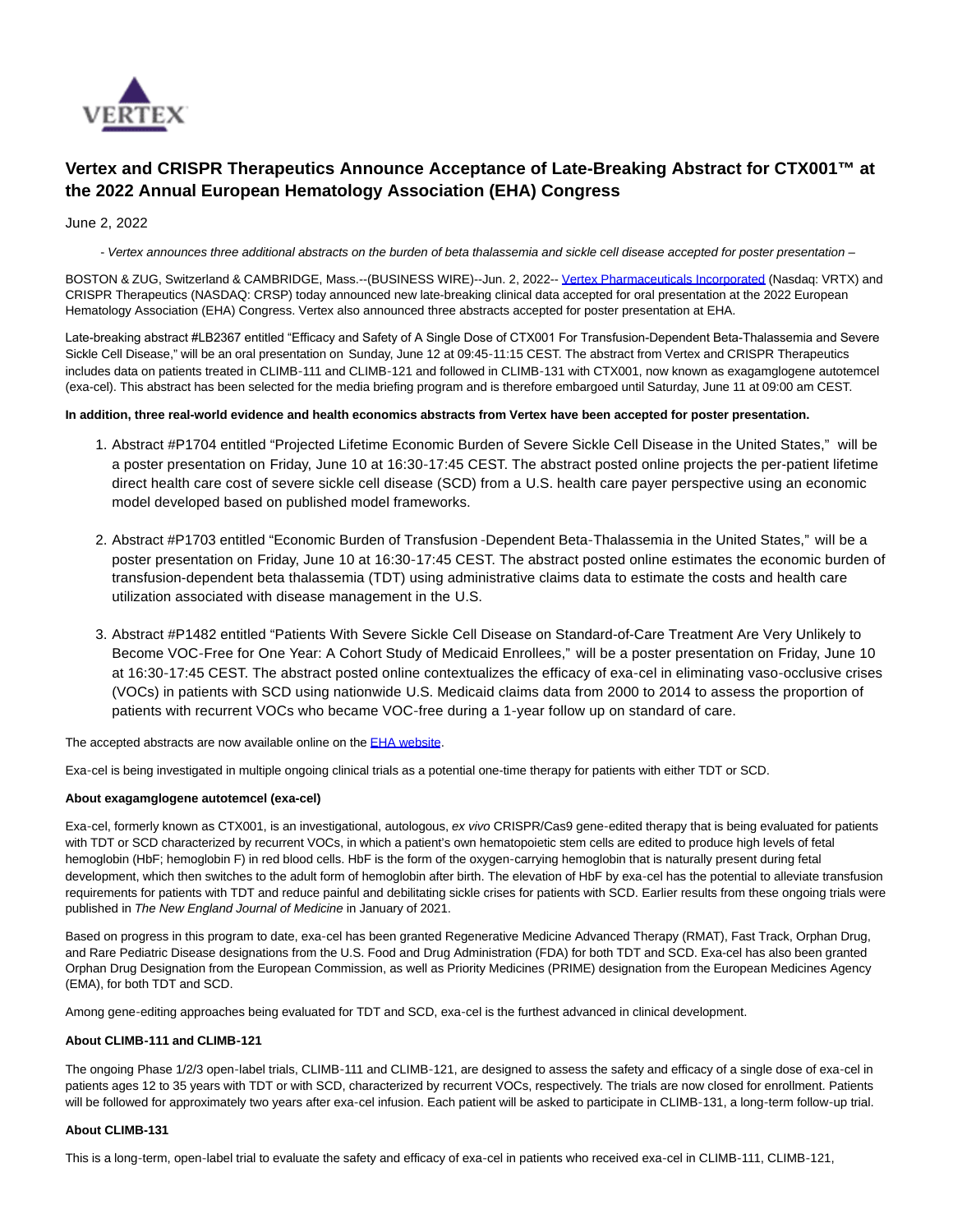CLIMB‑141 or CLIMB‑151. The trial is designed to follow participants for up to 15 years after exa‑cel infusion.

### **About CLIMB‑141 and CLIMB‑151**

The ongoing Phase 3 open-label trials, CLIMB-141 and CLIMB-151, are designed to assess the safety and efficacy of a single dose of exa-cel in patients ages 2 to 11 years with TDT or with SCD, characterized by recurrent VOCs, respectively. The trials are now open for enrollment and currently enrolling patients ages 5 to 11 years of age and will plan to extend to ages 2 to less than 5 years of age at a later date. Each trial will enroll up to 12 patients. Patients will be followed for approximately two years after infusion. Each patient will be asked to participate in CLIMB-131, a long-term follow‑up trial.

### **About the Gene‑Editing Process in These Trials**

Patients who enroll in these trials will have their own hematopoietic stem and progenitor cells collected from peripheral blood. The patient's cells will be edited using the CRISPR/Cas9 technology. The edited cells, exa-cel, will then be infused back into the patient as part of an autologous hematopoietic stem cell transplant (HSCT), a process which involves a patient being treated with myeloablative busulfan conditioning. Patients undergoing HSCT may also encounter side effects (ranging from mild to severe) that are unrelated to the administration of exa-cel. Patients will initially be monitored to determine when the edited cells begin to produce mature blood cells, a process known as engraftment. After engraftment, patients will continue to be monitored to track the impact of exa-cel on multiple measures of disease and for safety.

### **About the Vertex‑CRISPR Collaboration**

Vertex and CRISPR Therapeutics entered into a strategic research collaboration in 2015 focused on the use of CRISPR/Cas9 to discover and develop potential new treatments aimed at the underlying genetic causes of human disease. Exa-cel represents the first potential treatment to emerge from the joint research program. Under an amended collaboration agreement, Vertex now leads global development, manufacturing and commercialization of exa‑cel and splits program costs and profits worldwide 60/40 with CRISPR Therapeutics.

### **About Vertex**

Vertex is a global biotechnology company that invests in scientific innovation to create transformative medicines for people with serious diseases. The company has multiple approved medicines that treat the underlying cause of cystic fibrosis (CF) — a rare, life-threatening genetic disease — and has several ongoing clinical and research programs in CF. Beyond CF, Vertex has a robust pipeline of investigational small molecule, cell and genetic therapies in other serious diseases where it has deep insight into causal human biology, including sickle cell disease, beta thalassemia, APOL1‑mediated kidney disease, pain, type 1 diabetes, alpha‑1 antitrypsin deficiency and Duchenne muscular dystrophy.

Founded in 1989 in Cambridge, Mass., Vertex's global headquarters is now located in Boston's Innovation District and its international headquarters is in London. Additionally, the company has research and development sites and commercial offices in North America, Europe, Australia and Latin America. Vertex is consistently recognized as one of the industry's top places to work, including 12 consecutive years on Science magazine's Top Employers list and one of the 2021 Seramount (formerly Working Mother Media) 100 Best Companies. For company updates and to learn more about Vertex's history of innovation, visit [www.vrtx.com o](https://cts.businesswire.com/ct/CT?id=smartlink&url=https%3A%2F%2Fwww.vrtx.com%2F&esheet=52737226&newsitemid=20220601006221&lan=en-US&anchor=www.vrtx.com&index=3&md5=9146b874f49bf4076cc9b94f5402a335)r follow us on Facebook, Twitter, LinkedIn, YouTube and Instagram.

### (VRTX-GEN)

### **Vertex Special Note Regarding Forward-Looking Statements**

This press release contains forward-looking statements as defined in the Private Securities Litigation Reform Act of 1995, as amended, including, without limitation, our plans and expectations to present clinical data from the ongoing exa-cel clinical trials during the EHA Congress, expectations regarding the abstracts that will be made available on the virtual platform and the clinical data that will be presented during the EHA Congress, including anticipated projections and estimates related to the various economic impacts of SCD and TDT, the potential benefits, efficacy, and safety of exa-cel, including the potentially transformative nature of the therapy and the potential of the treatment for patients, our plans and expectations for our clinical trials and pipeline products, the status of our clinical trials of our product candidates under development by us and our collaborators, including activities at the clinical trial sites, patient enrollment and expectations regarding clinical trial follow-up. While Vertex believes the forward-looking statements contained in this press release are accurate, these forward-looking statements represent the company's beliefs only as of the date of this press release and there are a number of risks and uncertainties that could cause actual events or results to differ materially from those expressed or implied by such forward-looking statements. Those risks and uncertainties include, among other things, that data from a limited number of patients may not be indicative of final clinical trial results, that data from the company's development programs, including its programs with its collaborators, may not support registration or further development of its compounds due to safety and/or efficacy, or other reasons, that internal or external factors that could delay, divert, or change our plans and objectives with respect to our research and development programs, that future competitive or other market factors may adversely affect the commercial potential for exa-cel, and other risks listed under the heading "Risk Factors" in Vertex's most recent annual report and subsequent quarterly reports filed with the Securities and Exchange Commission (SEC) and available through the company's website at [www.vrtx.com a](https://cts.businesswire.com/ct/CT?id=smartlink&url=https%3A%2F%2Fwww.vrtx.com&esheet=52737226&newsitemid=20220601006221&lan=en-US&anchor=www.vrtx.com&index=4&md5=43c08ddb34b65f43d225de49863c00f8)nd on the SEC's website at [www.sec.gov.](https://cts.businesswire.com/ct/CT?id=smartlink&url=http%3A%2F%2Fwww.sec.gov&esheet=52737226&newsitemid=20220601006221&lan=en-US&anchor=www.sec.gov&index=5&md5=8cf74a741b5852cb70c9edac61bac39e) You should not place undue reliance on these statements or the scientific data presented. Vertex disclaims any obligation to update the information contained in this press release as new information becomes available.

### (CRSP-GEN)

### **About CRISPR Therapeutics**

CRISPR Therapeutics is a leading gene editing company focused on developing transformative gene-based medicines for serious diseases using its proprietary CRISPR/Cas9 platform. CRISPR/Cas9 is a revolutionary gene editing technology that allows for precise, directed changes to genomic DNA. CRISPR Therapeutics has established a portfolio of therapeutic programs across a broad range of disease areas including hemoglobinopathies, oncology, regenerative medicine and rare diseases. To accelerate and expand its efforts, CRISPR Therapeutics has established strategic collaborations with leading companies including Bayer, Vertex Pharmaceuticals and ViaCyte, Inc. CRISPR Therapeutics AG is headquartered in Zug, Switzerland, with its wholly-owned U.S. subsidiary, CRISPR Therapeutics, Inc., and R&D operations based in Cambridge, Massachusetts, and business offices in San Francisco, California and London, United Kingdom. For more information, please visi[t www.crisprtx.com.](https://cts.businesswire.com/ct/CT?id=smartlink&url=http%3A%2F%2Fwww.crisprtx.com&esheet=52737226&newsitemid=20220601006221&lan=en-US&anchor=www.crisprtx.com&index=6&md5=d9256d3545194242f2ce9a82eda1ecf3)